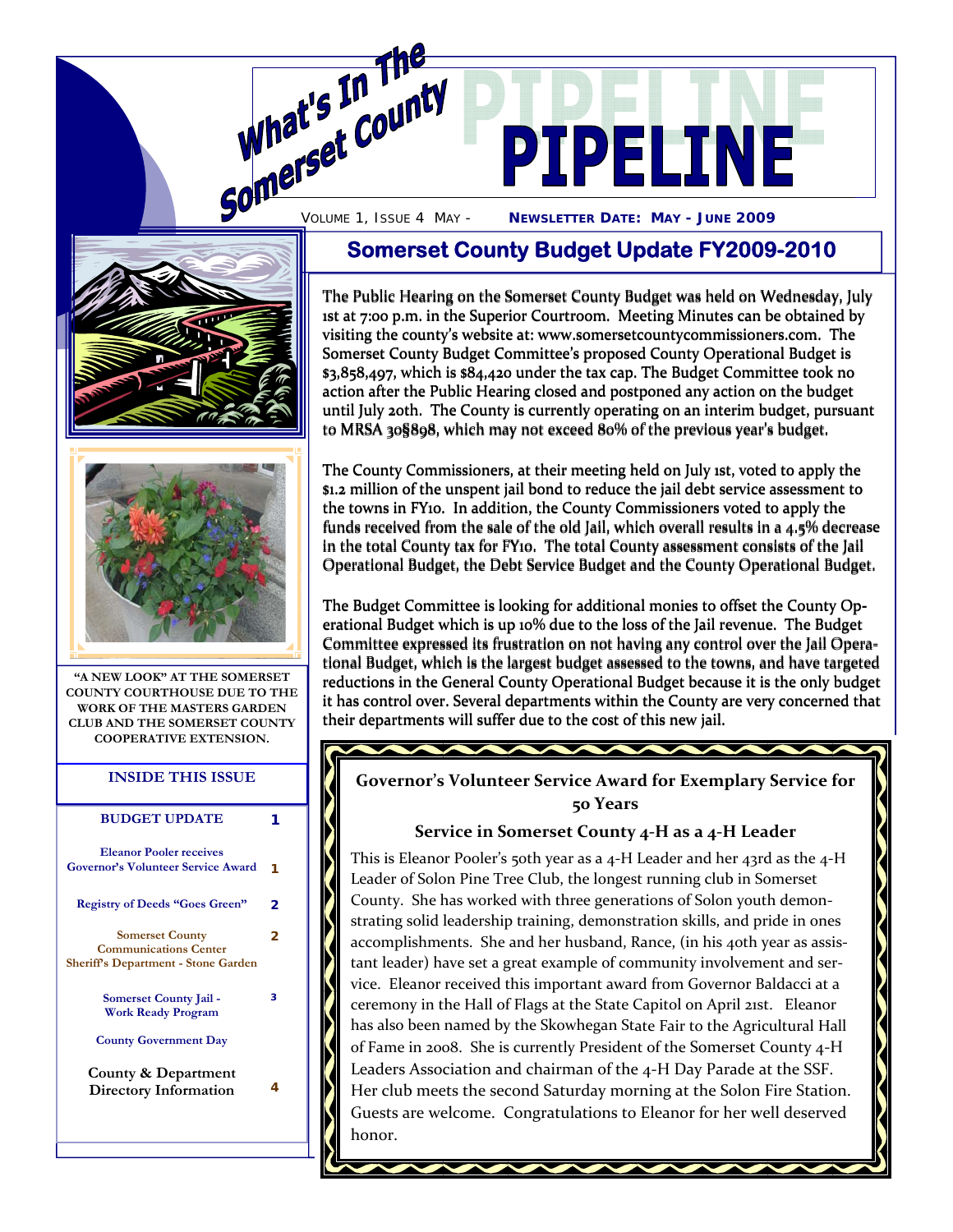VOLUME 1, ISSUE 4 MAY - JUNE 2009 PAGE 2

## **REGISTRY OF DEEDS - "Deeds Goes Green"**



In an effort to become greener and to save money the Somerset Registry of Deeds is going paperless. Well sort of…. In the last few years the Registry has tried to reduce its use of paper to save money and the earth. Last Year, the Registry stopped printing books and all new documents are available digitally on computer. Just this week a new step was taken to send transfers to towns and all bills electronically through email.

Diane M. Godin, Register, reports there was very little resistance from the towns and brief discussions with a few Town Managers made it easy to see the value and savings to all involved. "The first month was definitely a trial process but I hope the towns feel it worked well and will email us if it didn't. We would really like their feedback. Some towns do not have computers and or email but just a very few still have to be printed and mailed. "There's always room for improvement." says Godin "In this economy it is irresponsible not to use the technology that is available when it saves money. We now have technological capabilities and a superb IT Department that allows us to work smarter and more efficiently."

### **Somerset County Communications Center**

Somerset County Communications Center has experienced an interesting evolution over the past 18 months. In December of 2007, the Center began contracting with municipalities in Kennebec County to provide 9-1-1 call answering services for their residents. Initially, 5 municipalities, including the City of Waterville, contracted service for 9-1-1 call answering. Over the course of the next 18 months, 15 more municipalities in Kennebec County sought 9-1-1 services through our Center. The Center currently has contracts with 20 Kennebec County municipalities to provide a combination of 9-1-1 and/or EMD services. These municipalities range in size from 980 residents in the Town of Rome to over 18,500 residents in the City of Augusta. The Center is currently providing 9-1-1 services to over 90,000 full-time residents in Kennebec County in addition to the entire population of Somerset County. With these contracts comes revenue for providing the service. In the FY10 budget proposal there is \$117,000.00 in revenue projections for the services the Center is providing. In respect to the increase in the workload and call volume being generated, the County has requested the addition of 2 dispatchers to the current staffing level of 14. The cost of these 2 new positions will be approximately \$65,000.00, leaving a revenue surplus of about \$52,000.00 applied to the General Fund of the County. This is a marked increase in revenue from years past, as prior to the contracts with Kennebec municipalities, no revenue was generated, the entire Communications budget was funded through County taxes. While this seems like a small amount of revenue for the County, we must remember that Somerset Communications is only providing 9-1-1 call answering

### **Somerset County Sheriff's Department - Operation Stone Garden**



The 6 passenger all terrain vehicle pictured was obtained by the Somerset County Sheriff's Department Criminal Division recently, via Operation Stone Garden funds. Operation Stone Garden is a government funded grant, which pays for overtime & equipment, to be used for border security details, throughout Somerset County. The Law Enforcement Division conducts weekly details throughout the County, all geared towards enhancing border security.

The cost for the 2009 Polaris Ranger Crew Cab ATV, with trailer, along with associated fuel costs for said ATV, was approximately \$18,000.00, which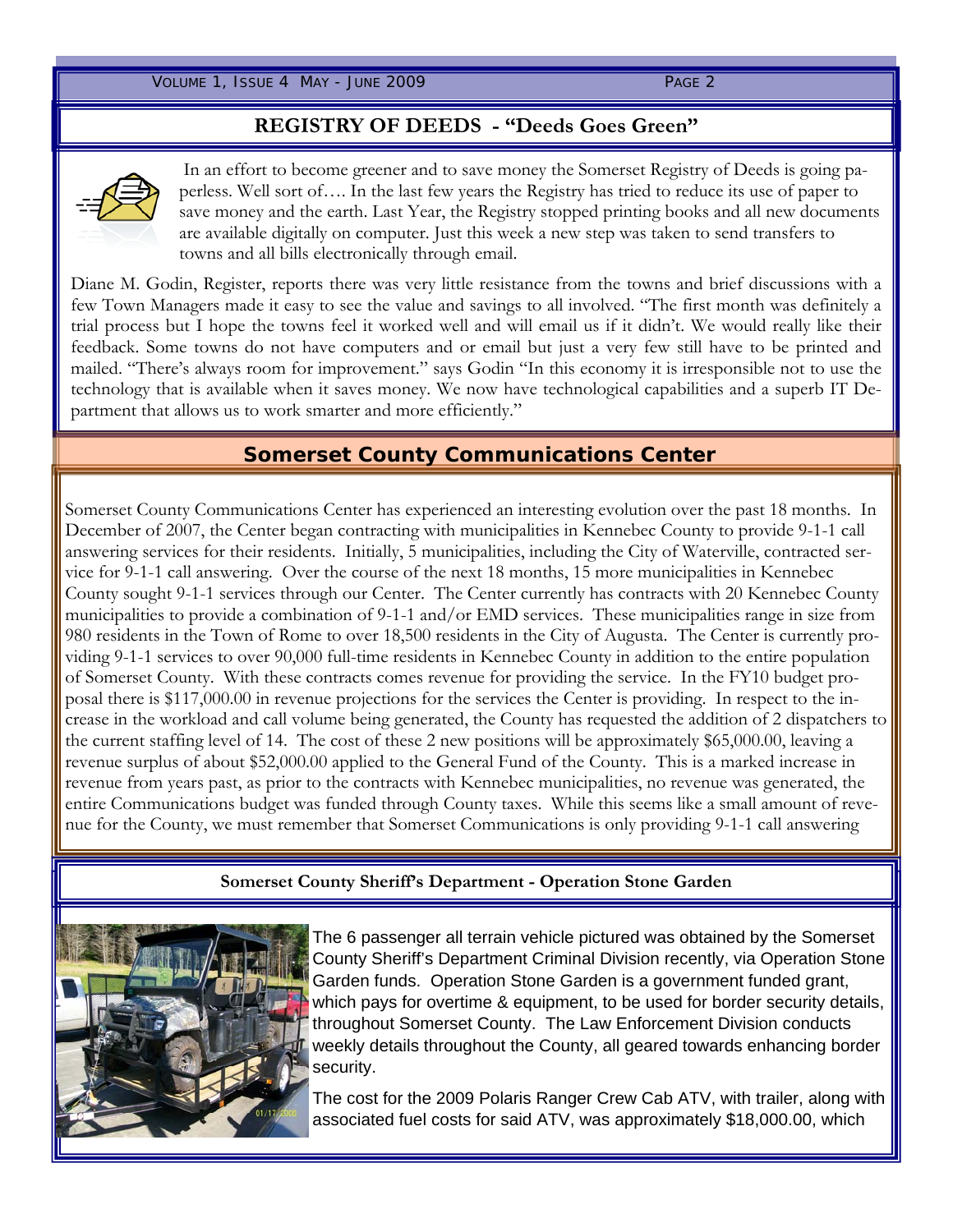# **SOMERSET COUNTY JAIL - WORKREADY PROGRAM**



*Somerset County Jail and MSAD 54 Adult Ed are pleased to announce the following graduated from the jail's first Work-Ready class:* 

*Sara Pontbriand, Alison Roberts, Joshua Amenkowitz (released prior to ceremony), Benjamin Grignon, Hassan Hood, Pierre Boucher, Bradley Wilcox, Jason Burnham and-Joshua Hartley* 

*WorkReady is a program designed to teach self-confidence, work skills, interview skills, and self-assessment skills in an intensive 60 hour curriculum.* 

This is a program called Work Ready, SAD #54 and the Somerset County Jail Programs department put this program into effect with the approval of Sheriff DeLong. It helps inmates in finding employment once released from the Somerset County Jail and aids in keeping them out of Jail.

*Students developed resumes and cover letters as well as participated in a marathon interview day (9 interviews in a single day) with local business men and women.* 

*Sara Pontbriand and Joshua Hartley gave presentations along with the guest speaker, Darrel Mitchell, Business Manager for MSAD 54. Certificates of completion were handed out by Major David Allen, Jail Administrator; Patte Bowman, MSAD 54 Adult Ed Director, and Kathleen Lewia, WorkReady Instructor.* 

# **County Government Day at the Statehouse**

**AUGUSTA, MAINE** Somerset County Government sent several County employees to the statehouse in Augusta to showcase Somerset County Government to legislators, staff, and the public with displays of department paraphernalia such as badges, pencils, and fliers explaining each department function. Somerset was one of 16 Maine County governments to send folks to this event. It was a day of getting reacquainted with each other and meeting many legislators throughout the day.



County Governments Nationwide chose a Green Theme and Somerset County highlighted the theme by handing out tomato seedlings from Backyard Farms in Madison and pine seedlings provided by Plum Creek. It was a wonderful opportunity for Somerset County to show off some of its finest resources.